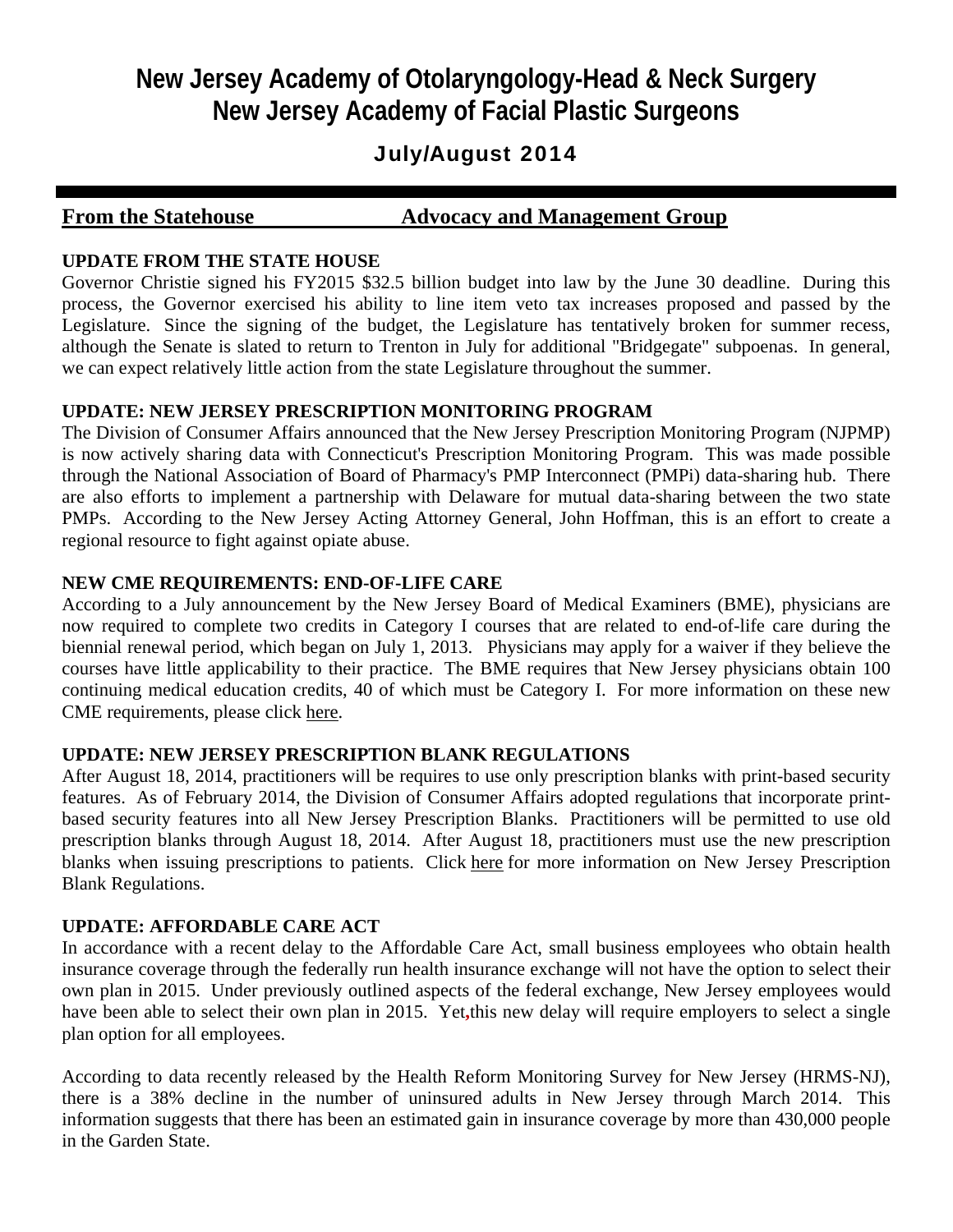## **Legal Report Kern Augustine Conroy & Schoppmann, PC**

**Sunshine Act Update:** Physicians and teaching hospital representatives will be able to begin registration in the Center for Medicare and Medicaid Services (CMS) Enterprise Portal beginning June 1; see "Open Payments" at CMS website. The Sunshine Act requires all applicable manufacturers of drugs, devices, biological or medical supplies ("Applicable Manufacturers") and group purchasing organizations ("GPOs") to report to CMS about payments and other transfers of value they made to physicians and teaching hospitals. CMS is required under the law to compile and publish the data on a public website. Physicians are not required to register with CMS, but are encouraged to do so in order to be able to review the data submitted about them and to ensure that the information is accurate and complete, and if not, to dispute the information. For information go to the CMS website: http://www.cms.gov/Regulations-and-Guidance/Legislation/National-Physician-Payment-Transparency-Program/Program-Registration.html

**Medicare Overpaid Billions for Office Visits and Evaluations, says OIG:** Medicare spent \$6.7 billion for office visits and other patient evaluations in 2010, according to a new report from the Office of the Inspector General of the U.S. Department of Health and Human Services. But in its reply to the findings, the Centers for Medicare and Medicaid Services, which runs Medicare, said it does not plan to review the billings of doctors who almost always charge for the most-expensive visits because it is not cost-effective for CMS to do so. The inspector general's report estimates that overpayments account for 21 percent of the \$32.3 billion spent on evaluation and management (E&M) services in 2010. The E&M category includes office visits, emergency room assessments and inpatient hospital evaluations. This is the second time that the inspector general has singled out this area for more scrutiny. In 2012, the watchdog said physicians had increasingly billed Medicare for more intense - and more expensive - office visits over time. But that did not prove the claims were improper. (Source: Charles Ornstein, *ProPublica* via Dr. Joseph Borreggine).

**AMA Adopts Policy on Telemedicine Requiring In-State Licensure.** The American Medical Association adopted a controversial policy on telemedicine this month. The policy recommends that physicians be licensed in the state where the patient is receiving treatment and even requires face-to-face examinations prior to the continuation of treatment via telemedicine in some scenarios. The policy justifies this requirement by citing the need for a "valid patient-physician relationship" and indicating that such a valid relationship can only be formed with an initial face-to-face encounter. The AMA policy also supports a recent policy adopted by the Federation of State Medical Boards that contends that the point of care is the patient's location, not the physician's location. (Sources: Andis Robeznieks, *AMA telemedicine policy echoes controversial state boards' view*, Modern Healthcare, June 12, 2012; Dan Bowman, *AMA telemedicine policy emphasizes in-state licensure, in-person visits*, FierceHealthIT, June 12, 2012.)

**New Jersey Physicians Must Order New Paper Prescription Blanks.** In February of this year the New Jersey Board of Medical Examiners approved and mandated new security features for paper prescription blanks. Among the security upgrades are color-changing ink, 0.5 point micro printing, a 15 digit individual identification number for each blank, a barcode matching that number and a hidden word feature. This is the first significant change to New Jersey prescription blanks since the institution of the uniform prescription blank in 2004. State approved printers and sellers of New Jersey prescription blanks were required to stop selling the old format on May 18, 2014 and all physicians must begin using the new prescription blanks on August 19, 2014. If you have not yet ordered your new paper prescription blanks, now is the time. For more information

see: http://nj.gov/oag/newsreleases14/pr20140220a.html andhttp://www.njconsumeraffairs.gov/njpb.pdf

**OIG Special Fraud Alert: Laboratory Payments to Referring Physicians:** On June 25, 2014, the Office of the Inspector General of the Department of Health and Human Services issued a Special Fraud Alert on Laboratory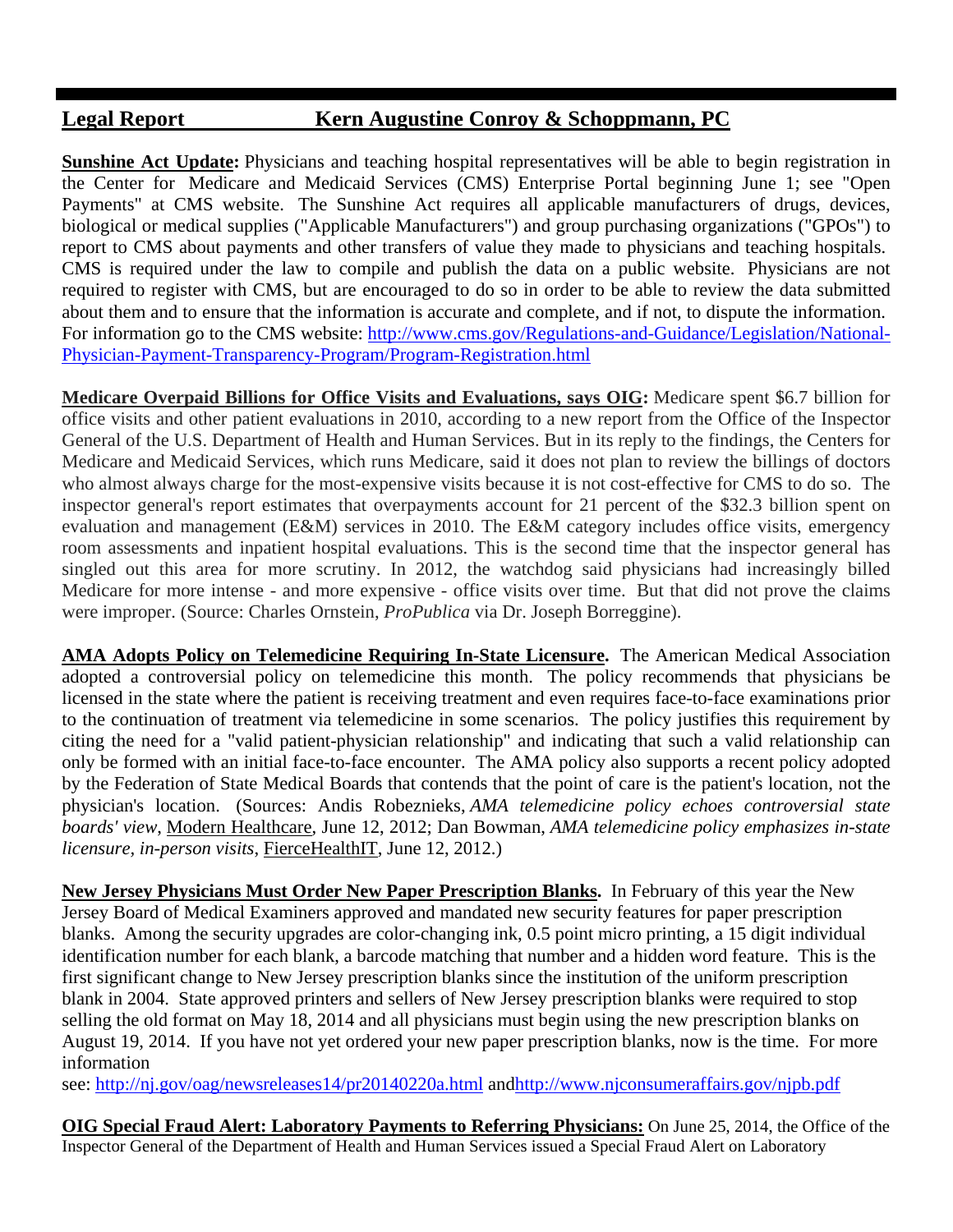Payments to Referring Physicians. The Special Fraud Alert addresses compensation paid by laboratories to referring physicians and physician group practices for blood specimen collection, processing, and packaging; and for submitting patient data to a registry or database. The OIG has issued a number of guidance documents and advisory opinions addressing the subject of remuneration offered by laboratories to referring physicians that may raise issues under the Medicare and Medicaid Anti-Kickback Statute. The new Special Fraud Alert supplements the prior guidance documents and focuses upon two areas: (i) blood specimen collection, processing and packaging arrangements and (ii) registry payments. For more information see: http://ow.ly/z8ZQ0.

**CMS Proposes 2015 ASC, HOPD and Physician Fee Schedules:** On July 3, 2014, CMS proposed the 2015 fee schedules for ambulatory surgical centers, hospital outpatient departments and physicians. CMS is in the process of establishing new payment rates for the physician fee schedule that will be more transparent and allow for greater public input prior to payment rates being set. CMS is also proposing to include anesthesia in the definition of colonoscopy screening so that Medicare beneficiaries will not be required to pay co-insurance on the anesthesia portion of the screening. The proposed rule would also change several of the quality reporting initiatives associated with the physician fee schedule and continues to phase in the physician value-based payment modifier created by the Affordable Care Act, which will affect payments to physicians and groups based on the quality and cost of care they furnish to Medicare beneficiaries enrolled in fee-forservices programs. The adjustment to the ASC schedule shall be 1.2 percent for 2015. Comments on the proposed rules are due September 2, 2014 and a final rule will be issued on or around November 1, 2014. For more information see: http://ow.ly/z90GS and http://ow.ly/z90yl.

**CMS Open Payments Registration and Dispute Process Begins Mid-July:** Open Payments is a national transparency program requiring certain manufacturers and group purchasing organizations to disclose their financial relationships with physicians and teaching hospitals. Phase 1 of the registration process, the CMS Enterprise Portal, is open and may be accessed here:http://ow.ly/z918g.

Phase 2 requires users to register in the Open Payments system. Users must register with the CMS Enterprise Portal before they may register on the Open Payments system. The Open Payments system registration will be available in mid-July. This will allow users to review and dispute reported

data prior to its publication. Registration in the Open Payments system is voluntary; however, it is the only way to access and dispute reported data prior to its publication. Any data that is disputed, but not corrected by the industry, will still be made public but will be marked as disputed. Additional information on the dispute process may be found here: http://ow.ly/z91q5.

**Horizon Class Action Settlement on Underpaid Out-of-Network Claims Approved:** On July 9, 2014, U.S. District Judge Stanley R. Chesler approved a class action settlement brought against Horizon Blue Cross Blue Shield by the New Jersey Psychological Association, a psychiatrist and a policyholder alleging that Horizon underpaid out-ofnetwork services. Under the settlement, Horizon will discontinue use of the Ingenix database to calculate payment for out-of-network providers. The Ingenix database has come under much scrutiny and been determined to be faulty in some states. Horizon will begin phasing out the use of the database within 60 days and the database will be discontinued as covered contracts are renewed or replaced, except in instances where state or federal law demands the use of the database. Horizon will also update its plan language, member handbook, website and marketing materials to explain the calculation of out-of-network provider reimbursements. The settlement will cover more than 2.8 million class members and only 471 members opted out.

**BME Issues Rule Proposal to Allow for Prescriptions of Opioid Antidotes:** The Overdose Prevention Act (the "Act") allows for opioid antidotes to be administered by a person who is not at risk of an opioid overdose, but who may be in the position to assist another individual during an overdose, such as a family member or law enforcement officer. The current regulations can be seen as prohibiting dispensing or prescribing to a person who is not the end user of the drug. On July 7, 2014, the New Jersey Board of Medical Examiners issued a rule proposal that would allow physicians to dispense or prescribe opioid antidotes under the Act. The proposed rule would remove the requirement for a prior examination of the patient and a follow up visit when dispensing or prescribing opioid antidotes. Comments are due by September 5, 2014. The full proposed changes may be found at: http://ow.ly/z91ZB.